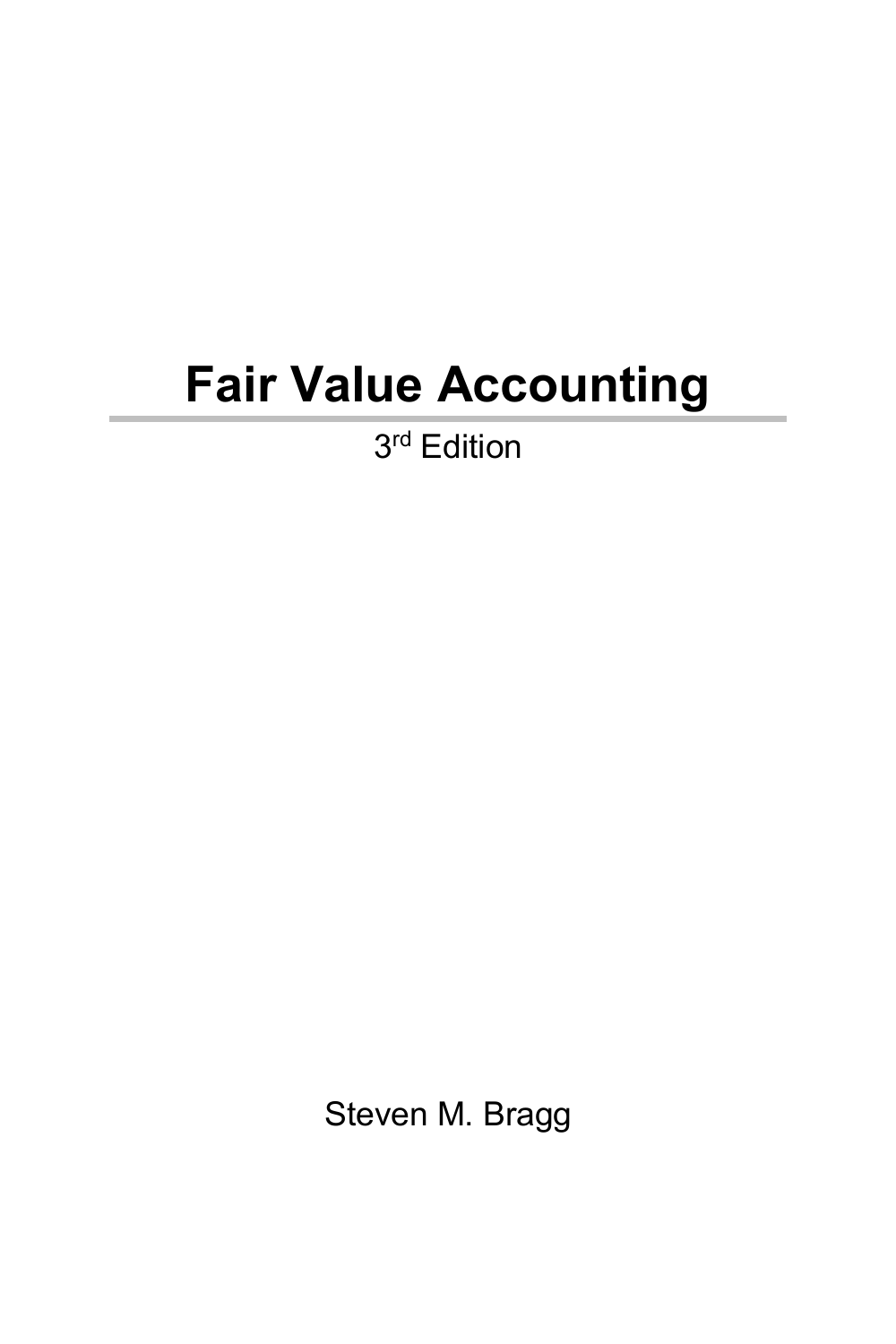## **Table of Contents**

| Measuring Fair Value when Transaction Volume is Low4 |  |
|------------------------------------------------------|--|
| Identifying Transactions That Are Not Orderly 5      |  |
|                                                      |  |
|                                                      |  |
|                                                      |  |
| When the Transaction Price May Not Equal Fair Value7 |  |
|                                                      |  |
|                                                      |  |
|                                                      |  |
|                                                      |  |
|                                                      |  |
|                                                      |  |
|                                                      |  |
|                                                      |  |
|                                                      |  |
|                                                      |  |
|                                                      |  |
|                                                      |  |
|                                                      |  |
|                                                      |  |
|                                                      |  |
|                                                      |  |
|                                                      |  |
|                                                      |  |
|                                                      |  |
|                                                      |  |
|                                                      |  |
|                                                      |  |
|                                                      |  |
|                                                      |  |
|                                                      |  |
|                                                      |  |